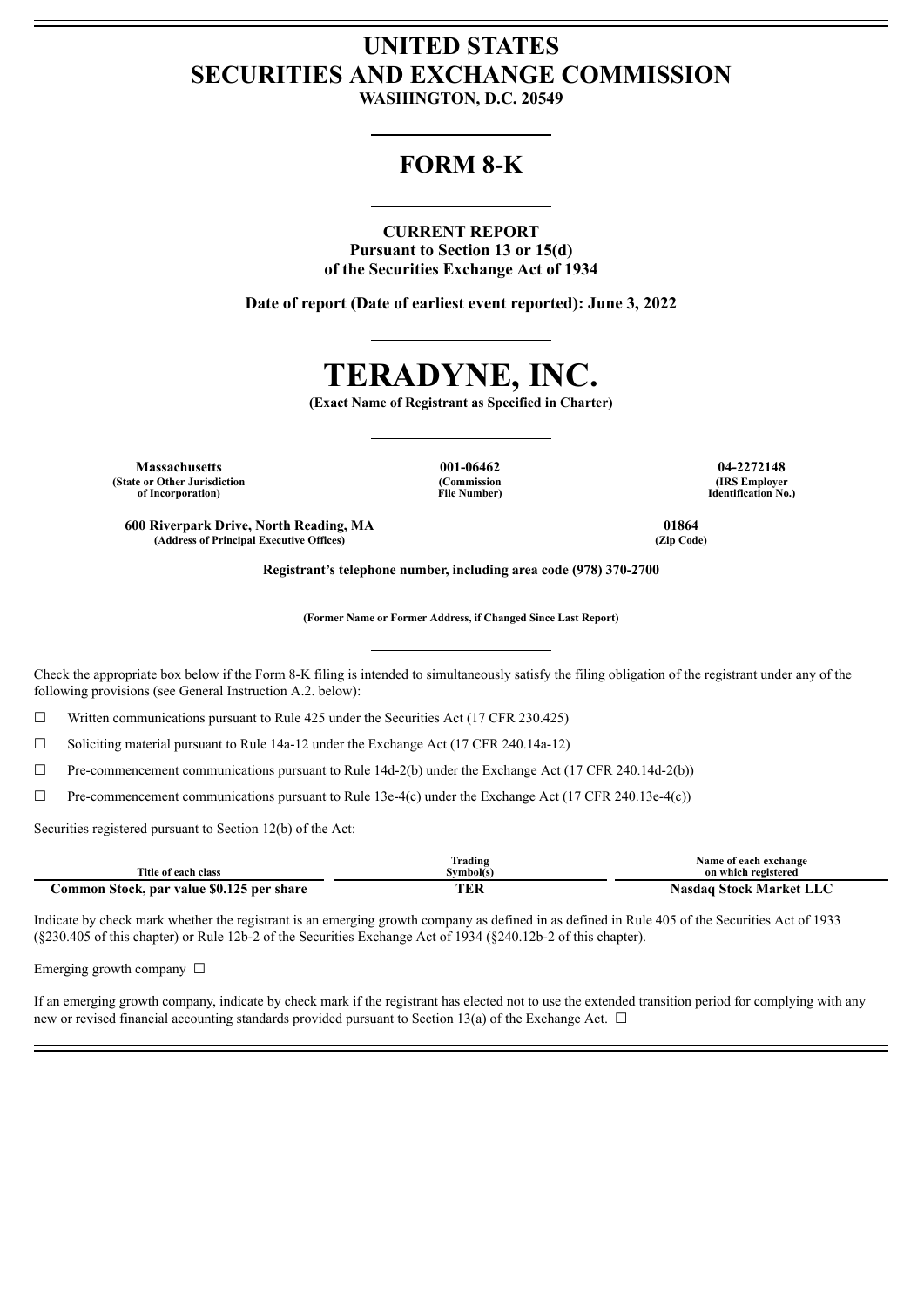## Item 5.02. Departure of Directors or Certain Officers; Election of Directors; Appointment of Certain Officers; Compensatory **Arrangements of Certain Officers.**

On June 3, 2022, Teradyne, Inc. ("Teradyne" or the "Company") appointed Greg Smith President of the Company effective July 1, 2022. Mark Jagiela will continue as Teradyne's Chief Executive Officer. Mr. Smith, 59, joined Teradyne in 2006 and has served as President of the Company's Industrial Automation Group since 2020. Mr. Smith served as President of the Company's Semiconductor Test Division from 2016 to 2020.

In connection with his appointment as President of the Company, effective July 1, 2022, Mr. Smith's annual base salary will be increased from \$540,000 to \$750,000, his performance-based variable cash compensation target will be increased from 85% to 100% of his annual base salary, and he will be eligible for the Company's Cash Profit Sharing Plan.